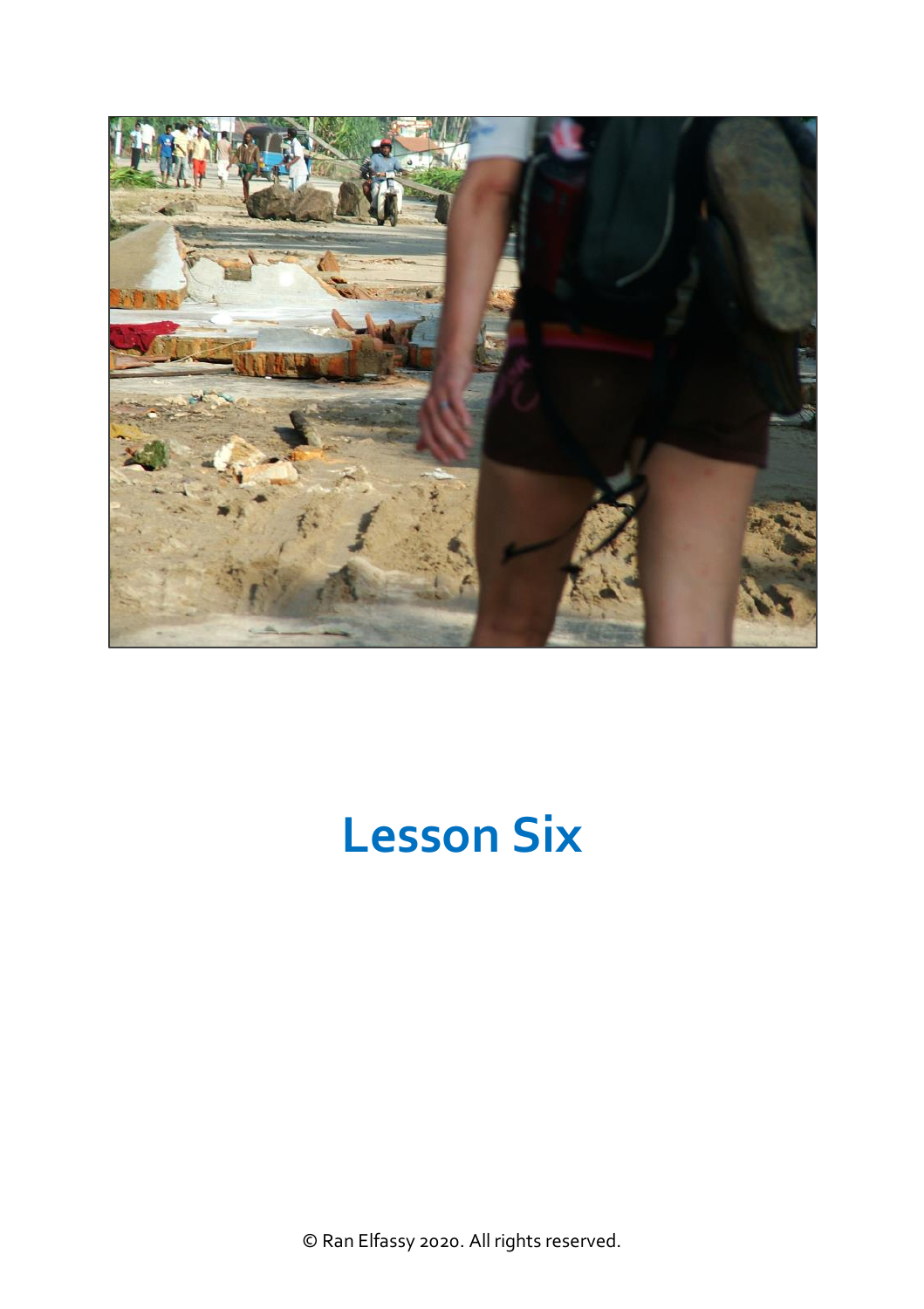# **Lesson Six**

It was Christmas Day. My wife, Delian, and I were learning how to surf. We'd just completed the fifth of our six introductory lessons at the Easy Beach surfing guesthouse in Ahangama, Sri Lanka. We ordered pre-dinner drinks and enjoyed the sunset from the porch. The waves crashed and lapped against the shore.

Two traveling surfers, Ollie and Matt, joined us. They ordered pints of Lion lager, and welcomed our surf-related questions. After a few tales of their wave exploits, Matt held up his glass and looked right at me.

He warned, "Don't forget that every surfer's got a story. We all have a story about the wave that was almost too big, the rip that was almost too fierce, the call that was almost too close." I laughed, and reminded him that mine was the story of a thirty-two-year-old man vacationing in Sri Lanka, a beginner. I wasn't about to go chase big waves. The head-high peelers greeting us each day were all I wanted.

Easy Beach was owned by a Norwegian hippie named Oystein. Three years ago, he'd sold his auto body shop in Norway and permanently moved to southern Sri Lanka. With the cold behind him and his beautiful lodge built, he was now living his surf dream. Early, on the morning of our final lesson, Oystein was already in his board shorts and rash vest. His blond mane blew faintly in the breeze as he sipped at a glass of Sri Lankan milk tea. He wished Delian and me a great sixth lesson, finished his milk, then jumped on his bike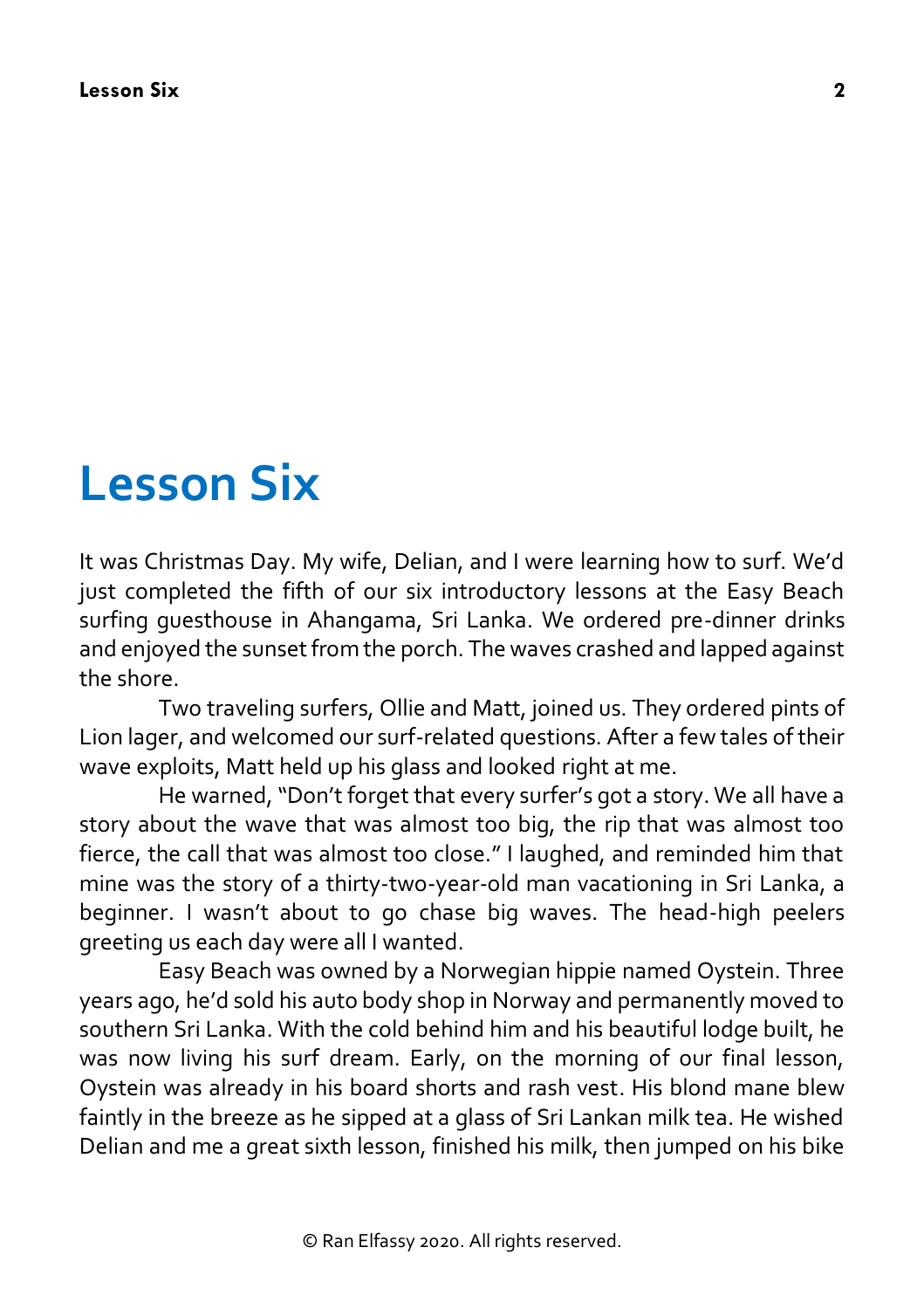and pedaled off to his favorite break, his board held under his arm and the sun on his back.

Yannick, our laid-back French surf teacher, showed up in his van. My wife and I climbed over the boards to our seats. Already inside was Akalan, Yannick's Sri Lankan assistant, and Sophia, a Swedish beginner along for the day. Everyone was beaming, talking about yesterday's perfect Christmas waves and bright night full moon. Yannick reviewed the day's lesson. He spoke about popping up and taking the drop, while Delian and I coated our calves with sun block. The van grumbled down the coastal road, which seethed with bikes, people, cows, *tuk-tuks* and Tata trucks.

We parked in the sparse grasses in front of Weligama Beach, and Yannick turned from the front seat to hand out our rash vests. Red for me and Yannick, white for Delian and Sophia. Akalan gave us a smile, pulled out a newspaper, and told us he would wait in the van.

We each grabbed a longboard. The path to the sand led through coconut palms and morning glories. I skipped across the hot, bright, sandflyinfested beach right into the knee-deep water. I put on my leash. Delian and I stretched out in the water. The sun was bright and the sea was calm. Leaning in close, Delian gave me a squeeze and kissed my neck. Biting gently at her earlobe, I said, "Don't forget to put on your leash."

Yannick walked into the water and called out, "Who's got more quarters? Looks like the wave machine's shut down." I tugged my board back to me and paddled out over the morning's tiny surf. The four of us lined up and scanned the flat ocean. I splashed some water onto Delian.

We spoke of yesterday's perfect, green, eight-foot faces. We had learned to read the horizon, prepare for sets, to anticipate a good wave, paddle and launch. I wondered how this whole world, this unbelievable fun, had eluded me for so long. Now, as we bobbed through the last surfing lesson of our trip, Delian and I stared out at the waveless sea and felt let down.

"No matter," said Yannick, "just take a small wave when it comes and practice your launch. Remember, quick and smooth."

I sat up on my board and looked around. The sky was cloudless, open and wide. Two boys were playing on the beach, screaming taunts in Sinhalese. A school of small fish skipped through the ocean's surface, flashing silver just over twenty feet away. Four white egrets sailed low over the water past us toward the small island in the middle of the bay.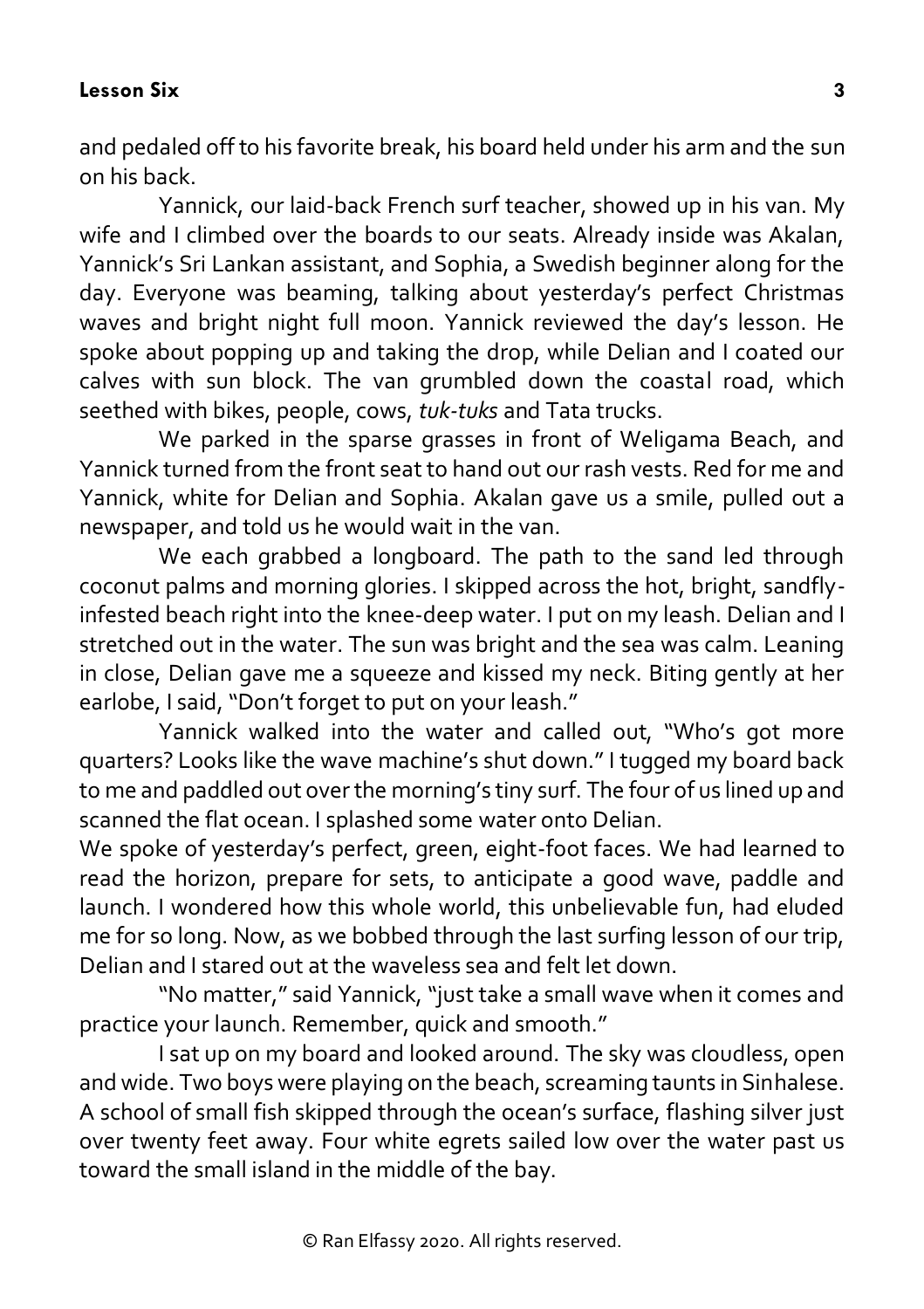"Hey, you see that?" I called to the others and nodded to the shore. When we had entered, there was a bright sand beach. Now, the water covered the sand and seemed to be slowly creeping toward the morning glories. The water was stretching into the trees on the side of the road, and the two young boys were now splashing loudly in and out of the rising shallows. "You think it could be a full-moon tide?"

"I don't know," Delian said. "It's pretty crazy, though."

"Sophia, you see that? The water's reaching the road!" I said.

"Stay away from the shore," warned Yannick in an uncharacteristically serious tone. "Make sure you stay away from the shore. As long as you're on your board, you'll be okay. I'm going to see about Akalan and the van. I'll be back. Don't come ashore."

The current quickly took Yannick right into the trees and out of our sight. Sophia, Delian, and I paddled as hard as we could out into the bay. Looking over my shoulder, to where the road should have been, I saw the van. It was drifting and bobbing, panning onto the opposite side of the road and into the jungle trees. Yannick had disappeared. "What's going on?" I demanded as I paddled harder and harder, keeping pace with Delian and Sophia. We'd made it deep into the bay. The water kept rising behind us. It pushed into beach houses, smashing out the windows. Resting fishing boats were set adrift.

"Delian," I yelled, "what's going on?"

Our frantic gazes darted from shore to horizon as we paddled hard to put distance between us and the chaos on shore. A few hundred feet into the bay, we stopped and looked back but saw nothing. A woman wailed, wood cracked, and men yelled out from the trees.

"What should we do?" I demanded.

"I don't know, but Yannick said stay away from shore!" cried Delian. Just then the current switched directions. Brown silty water drained off the land. We spun around and paddled against the murky flow to keep from getting swept out to sea.

"Come on, Ran! Keep up," Delian yelled. My shoulders were sore from the past few days. I fell back in the streaking current as we struggled toward shore. Palm trees, doors, wood planks, beach chairs, branches, leaves, Coke bottles, plastic bags, dung, foam, and other muck from shore streaked by. I paddled and pushed against the garbage as the deep green ocean gave way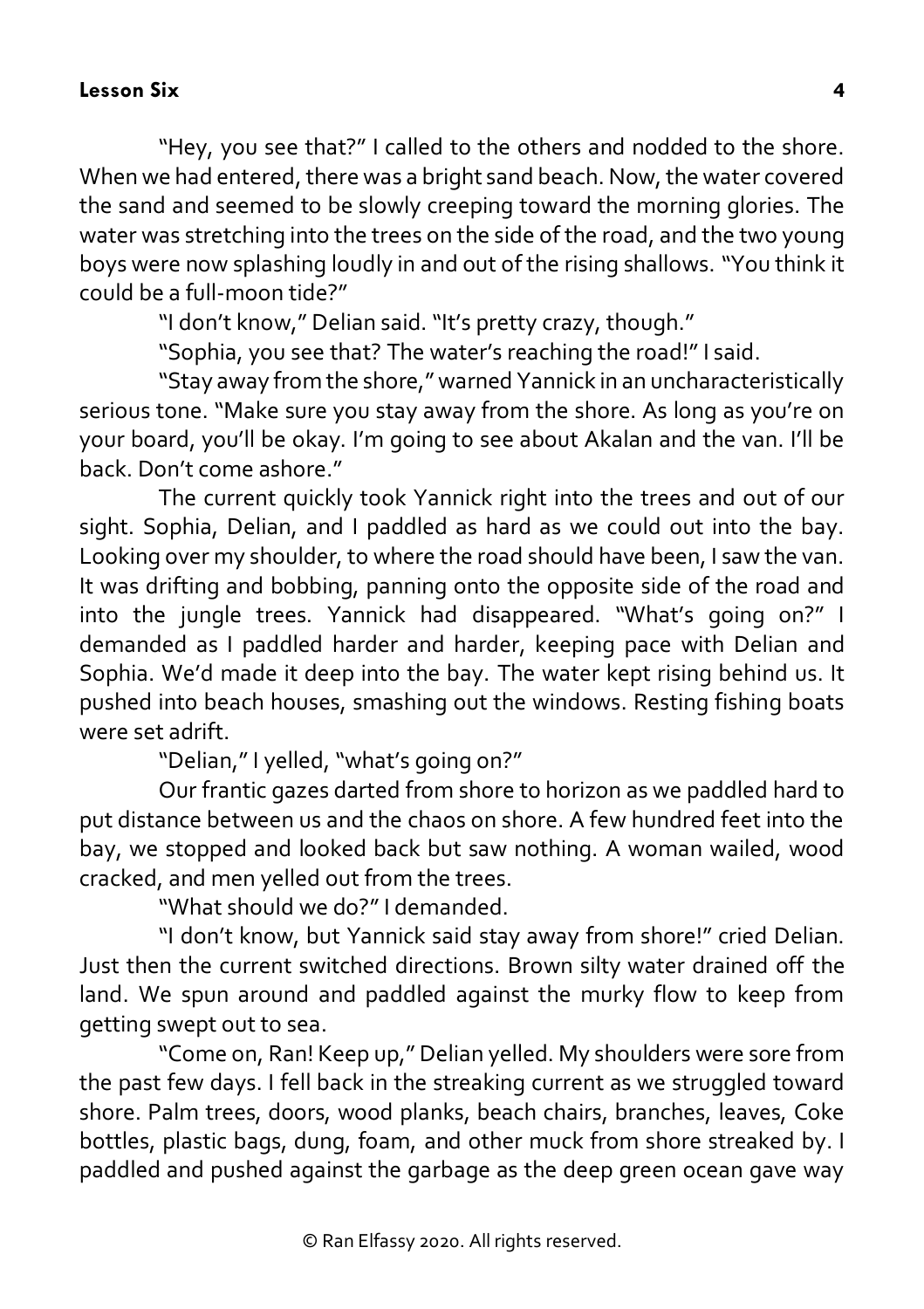to the chocolate silt scooped from the coast. I saw Delian stumble to her feet. I stepped into the current and found that I'd been paddling in less than a foot of fast flowing water. Beside and around us, the ocean floor was exposed, veined with rivulets of water still draining off the land.

Covered in grit, I lifted my board and trotted toward Delian. A red rash vest came running out of the trees, carrying two halves of a snapped board. Yannick, pale and shaken, yelled, "But you must—you must stay away from the shore! It's too dangerous. Stay in the water! Another surge will come."

He eyed us and the horizon. About two miles behind, at the mouth of the bay, a line of foaming green water was swelling. "Quickly, make it to higher ground," he pointed to the island a couple of hundred yards out in the bay. Minutes ago, that island had jutted from the water, now it was bare to the elements on the exposed sea-floor; hardly an island at all. Yannick hurried back to Akalan and the van, which had been caved-in against the trees.

The distant swell of waves approached us. Our panic rose. Delian and I joined Sophia in the run across the slippery seabed back toward the water. The rivulets were a foot deep when we began. As we got closer to the exposed island, the rivulets grew deeper and their currents sucked harder. Sophia somehow managed to plow ahead through the mud. Delian and I were caught in a section of surging currents. A little upstream, the flood waters caught Delian's surfboard and pulled her down.

"Lift it!" I yelled, "You have to keep it out of the water!"

"I'm trying! I'm getting tired!" Her words were raw and cutting. In a moment of unbridled fear, I undid my leash, tossed my board, and screamed for Delian to do the same. I thought that without our boards we could better continue walking through the currents. She stumbled again and was pulled into the raging silt. My heart raced. She was carried fifteen feet before she found her footing and staggered up covered in mud. As quickly as she stood up, she was pulled in again by her board. This time I jumped in after her. The current was nonnegotiable; it sucked me into deeper water, away from the direction in which it had pulled Delian. I fought to keep my head above the surface, to keep my eyes on the place where I thought she should come up.

Thirty yards away, I saw her board surface in the incoming swell, fins skyward. A splash of blonde hair flashed in the sun. I felt relief as her arm reached over and grabbed a rail. She was okay, I told myself.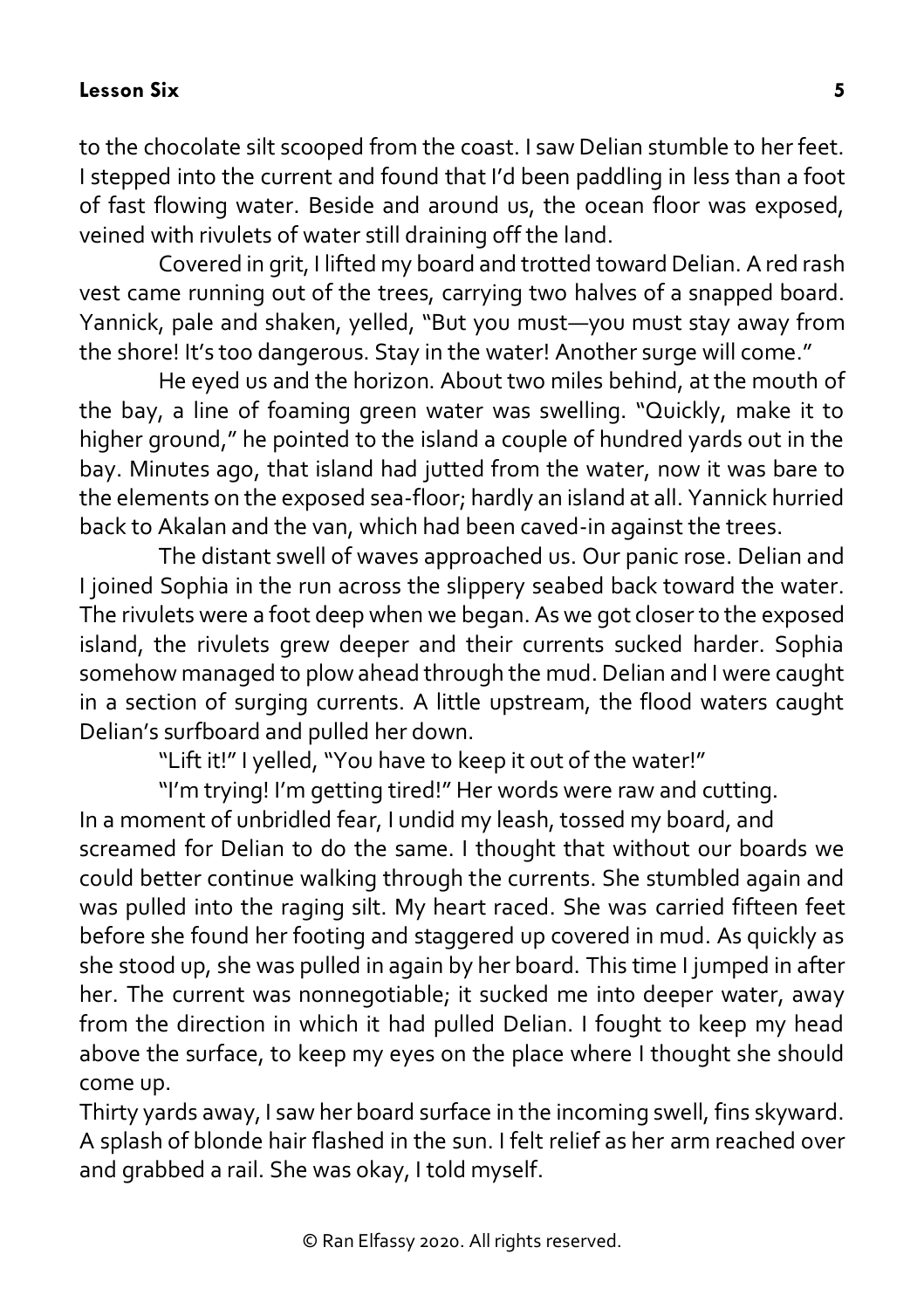A palm tree floated by me, gangly fronds hung from its solid trunk. I grabbed on and screamed for Delian to paddle to shore, not knowing if she could hear me or not. Then a miracle happened. My surfboard drifted by, twenty feet away. Two fins pointed up. There was a small nub of hard plastic where the third fin had been sheared off. I let go of the tree trunk and swam hard to my board. I reached the leash, pulled in the line, and then fastened the Velcro strap around my wrist. I climbed onto my board and clutched the rails tight. The choppy current led me out to sea.

I was pushed right past the rocky shore of the island that we'd originally attempted to reach. I turned into the current and paddled for the rocks as hard as I could. Chop came at me from every direction. I had a hard time staying on my board. I let my legs drag for better balance, but they only slammed into floating trees and other debris. I paddled frantically against the current. The island slipped out of my reach. Exhausted and terrified, I gave up hope of reaching land.

I turned back to the open ocean and tried to think. Far off, an empty fishing boat spun 360s in the current. The current pulled me in that direction. I paddled hard until the nose of my board slammed into the boat. A thick piece of rope hung off the rear, and I used it to pull myself aboard. The boat pitched and yawed in the huge waves as I reeled my board in and lashed it to a wooden post. I felt a bit safer in the 25-footer.

Another surge of water came, this one bigger and moving more swiftly than the last. The boat spun and leaned deep in the white-capped current.

I gripped a guide rail and pressed myself into the deck. A triggerfish, huge and dead, spun in an eddy and gently bumped into the boat's hull. Watching the carcass float in the current, I tried to imagine what was going on by the beach, and how I would find my way back.

I stood up to take an inventory of my situation: a locked engine room, old wooden poles with nets and hooks at the end, but nothing I could use to pick, smash or pry the small brass padlock keeping me from the engine. I paced the boat, holding on and trying to find the solution to my desperate riddle. Thinking that one of the poles would make a good flagging signal, I lifted it and noticed a small key held fast to a peg with a length of fishing tackle.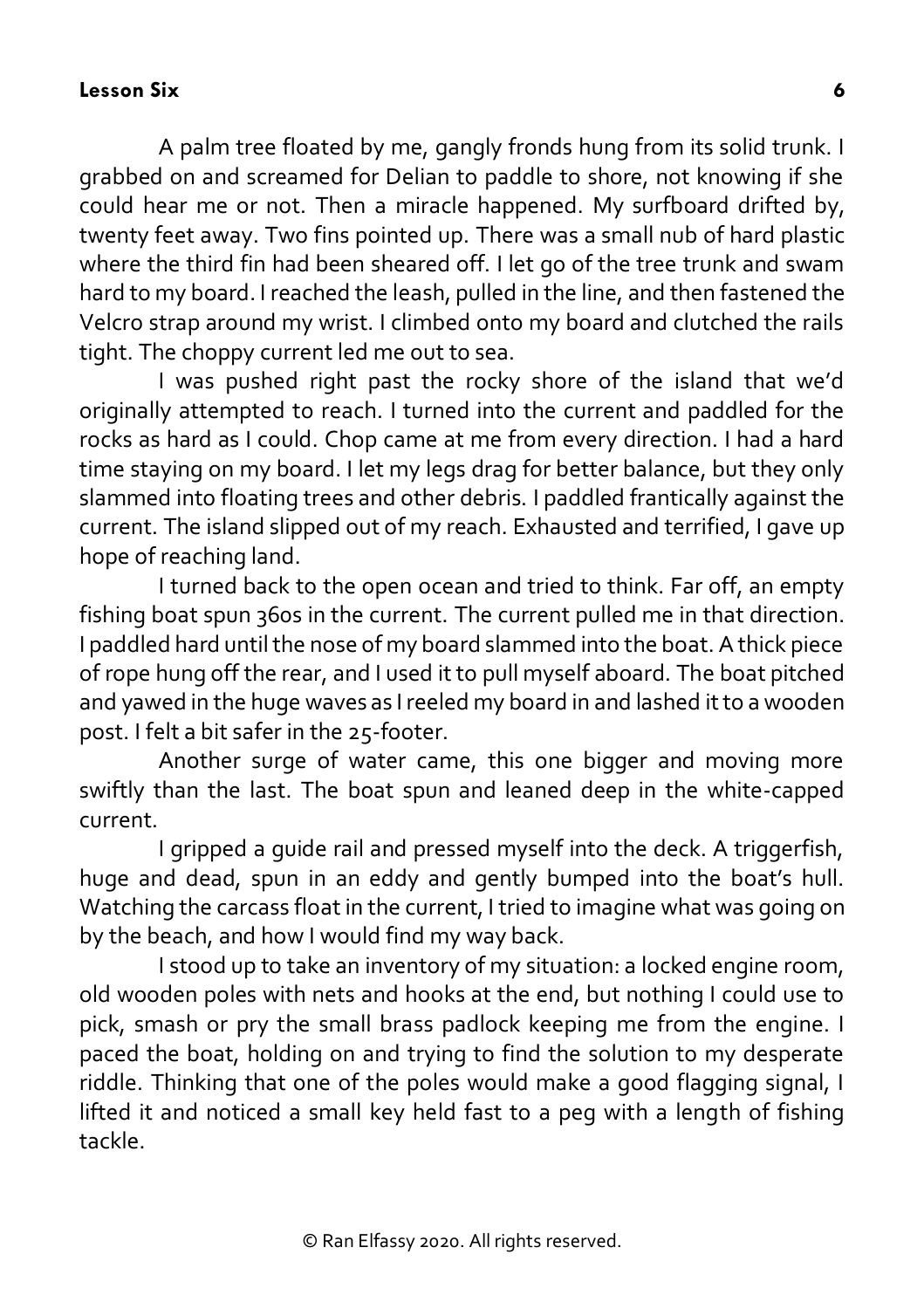The key fit the padlock. A smile crossed my face as the door opened. I peered into the old, greased-up machinery. I had no idea, not a clue, as to how to start the motor. There was no switch, no pull cord, no throttle, nothing but an old, grease-bathed hunk of metal. I screamed and slammed my palm against the doorframe, holding on as the ship leaned deep. After the pitching calmed, I howled again and kicked at the doorframe.

I scrambled back up to the deck and found a rusty trident anchor in the bow. I dropped anchor and tried to sense if it hit the bottom. I tied the nylon rope to a post on deck. The shore was now more than a half-mile away. I squinted and tried to get a glimpse of what was going on. I sat down and held on to the creaking rudder. I told myself that Delian was safe. I talked it out: of course she made it, she's the strongest woman I know, she made it, she must be onshore. Looking to the far-off shoreline, I repeated: Delian is safe.

In reality, I had no idea if she made it to shore or drowned trying. Regardless, Delian is safe remained my mantra.

For more than two hours, I rose to scream at far away dots, only to sit down again in despair. There were other boats like mine in the bay, little black mites on the horizon, too far away to reveal signs of life. Every once in a while, I would take a breath and start screaming again in futility. I was still unsure whether or not the anchor had set or was just dragging along below. The sea was alternately rising and falling. Every once in a while, I would angle the rudder to coax the boat away from waves that were suddenly slamming against shallow reefs.

I saw a far-off boat moving along the turbulent ocean. I waved my surfboard to get its attention, and howled as the little boat puttered away and out to sea. I sat down again and replayed the image of my wife being pulled into the silt.

In my shock, a fracture developed between my hopeful thoughts and my desperate actions. There is no video, but if there were, it would show two hours of a man hopping in and out of the shade, muttering, taking off his rash vest and waving it at the shore, pulling and pushing the rudder, staring at the engine, toying with fishing gear strewn over the deck, tying and untying the anchor rope, staring out to sea, staring toward shore, and yelling himself hoarse.

The water eventually calmed. I stood up again to scan the horizon. The boat that recently passed was headed straight toward me. As it neared, I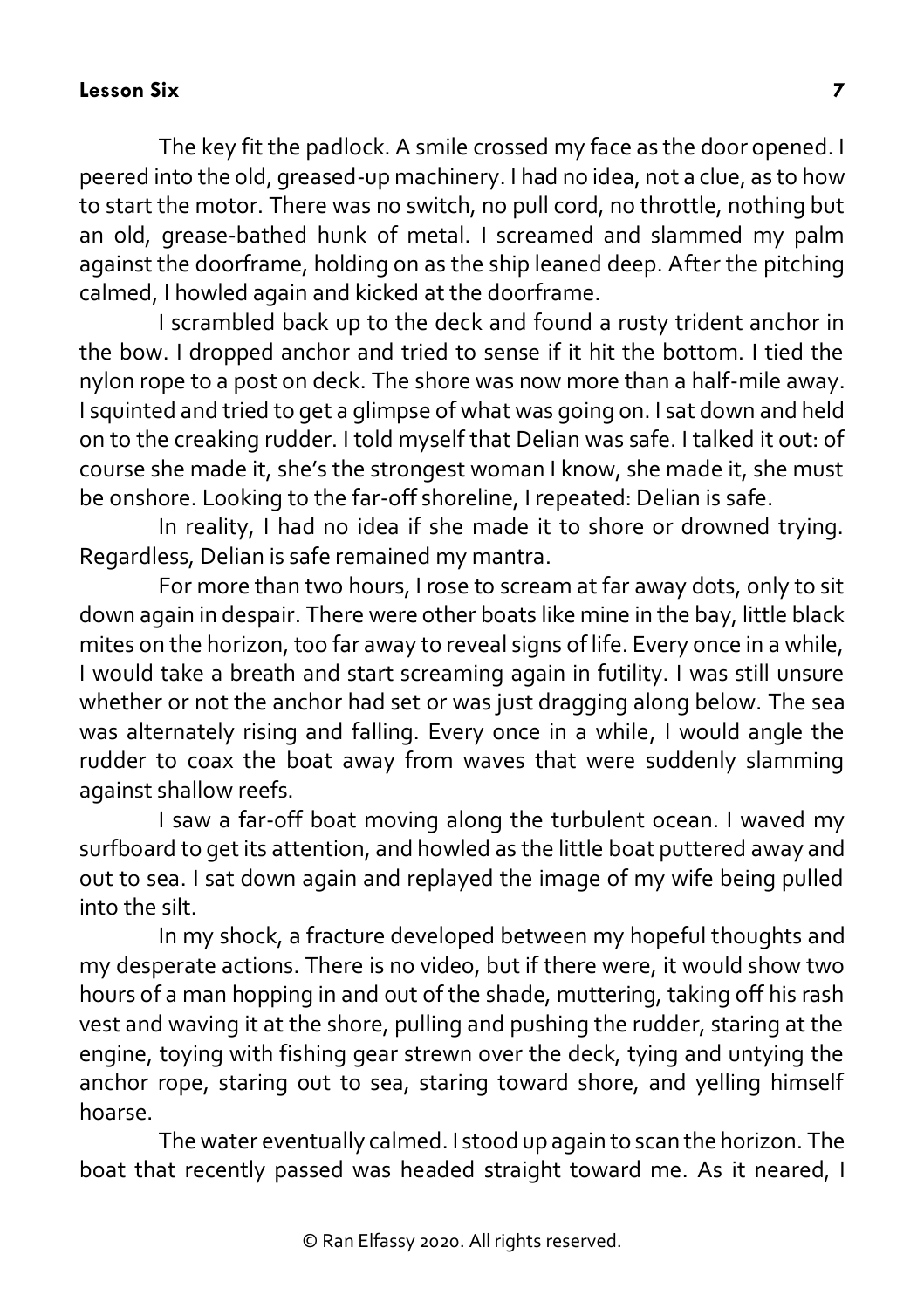screamed "*Hundai!* Thank you!" and "Help!" to the driver. He yelled back in Sinhalese when he saw that I was going to leap from my boat into his. He confirmed that my anchor was secure then let me board.

In this small boat packed tight with bodies, we motored through the flotsam and garbage, floating trees, broken boat hulls, and other refuse to investigate intact ships. These were the ships I had screamed to as I spun in the current. In one boat, we picked up two bewildered fishermen, two guys in their twenties. Their teeth flashed white as yells erupted between them and the man driving our boat. We were a mile into the wide bay. After securing their boat as best as we could, we finally turned back to shore. Everyone aboard stared at my bright rash guard and shorts. My surfboard knocked erratically at my feet.

As we neared the shoreline, the sea reeled and threatened to toss us on the rocks like a lidless crate of live crabs. The driver backed in slowly. The sea inhaled and we bottomed out. The ocean surged back and crashed us into a standing palm tree. I jumped out, ecstatic to feel solid ground beneath my feet. I thanked the men who rescued me, grabbed my surfboard and ran.

I sprinted up the paved slope and onto the coastal road that led to Weligama Beach. The reality of what had happened on shore came to me sharp and swift, like waking from one nightmare to another; this one more horrific than the first. My restless two hours on the boat were a violent seesaw of flooding and death for those on shore. *Delian is safe* remained my desperate assumption as I ran past the hundreds of Sri Lankan faces. We stared at each other, shocked and dazed. I later learned that half of the coastal people were drowned or sucked out to sea never to be seen again. Half.

I ran on the hot pavement. The buildings looked like they'd been bombed then wiped clean. Unlike images of a war zone that feature fire, soot, and ash, everything on this coastal road was flattened and washed. No dirt, no dust, just slabs of shattered walls and strewn things with wiped faces. Everything was flattened, except for the buses and cars, which were either heaved onto their sides or folded around tree trunks.

I jogged past families wailing at the foundations of their lost homes. Everything these people called their own was strewn like splintered props across the landscape. Two men my age, brothers perhaps, stood silently over a drowned woman, a woman old enough to be their mother. A mongrel stood where a house used to be. He howled for all who were left living.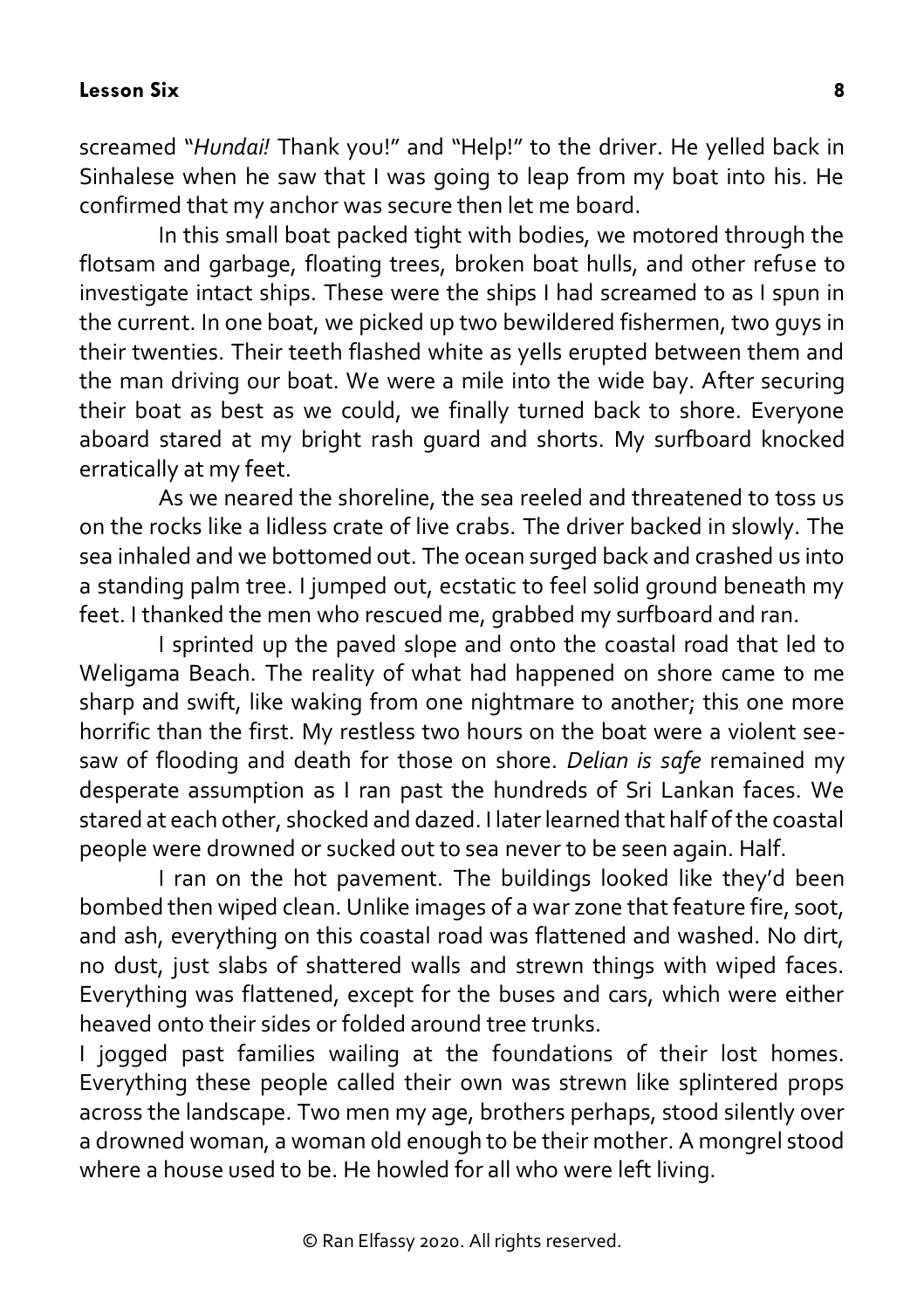I knew that I still had a long way to run to get to Weligama Beach. I repeated to myself that Delian was okay. But the pit in my gut deepened as I looked at the destruction. I ran over shattered plates, bent cutlery, and picture frames; past smashed cars and half-ton boulders strewn on the road; and by corpses—still wet, but with gray skin and bulging veins. I ran my way through groups, people crying over the dead, people staring at the dead— hushed voices all around. I kept running, running back to where we had entered the sea, each step bringing me closer to the possibility of a life without Delian. Life without her, the looming thought I tried to deny with each step but which crept ever nearer, was a nightmare that would always end with Delian slipping, falling into a cruel current I was powerless to deny. What would I do without her, if I survived and she didn't?

Then my breath was cut, cut to the quick. I saw her familiar step and the flag of her white rash vest approaching down the road. She began running to me, both of us doing the same tip-toe dance between shards of glass, wood, and rocks. There was nothing to say, nothing we could say. We rushed into an embrace. For the second time that day, language failed. The first time was when we were separated, the second was this moment when we held each other, shocked and disbelieving.

Delian and I cried and were quickly held tighter by Yannick, Akalan and Sophia. Our little group, each with their own trauma and slice of the whole, looked at each other in awe, crying, incoherent and uncertain. In the calamity of our surroundings, one thing was clear: we were the lucky ones.

We made our way through the grotesque panoply and carnage, creeping along the ravaged miles back to the guesthouse, past giant boulders strewn like marbles across the road and tragic, silent train carriages swept off their tracks into the jungle below. We kept a constant wary, weary eye on the sea, as everyone feared another deadly surge.

Easy Beach guesthouse was structurally intact, though listing. Delian and I braved the upper floors to gather our things. The building pitched and rolled with the wind. It gave us vertigo. We descended the stairs and found ourselves next to Oystein, owner of a now broken guesthouse. Only a few hours ago, the elegant courtyard had been furnished with tables, chairs, counters, refrigerators, three motorcycles, and display cases filled with wax and gear. Now it was hollow. Nothing. Not a chair, not a shard of glass, not a torn scrap from the stacks of surfing magazines. The motorcycle Delian and I